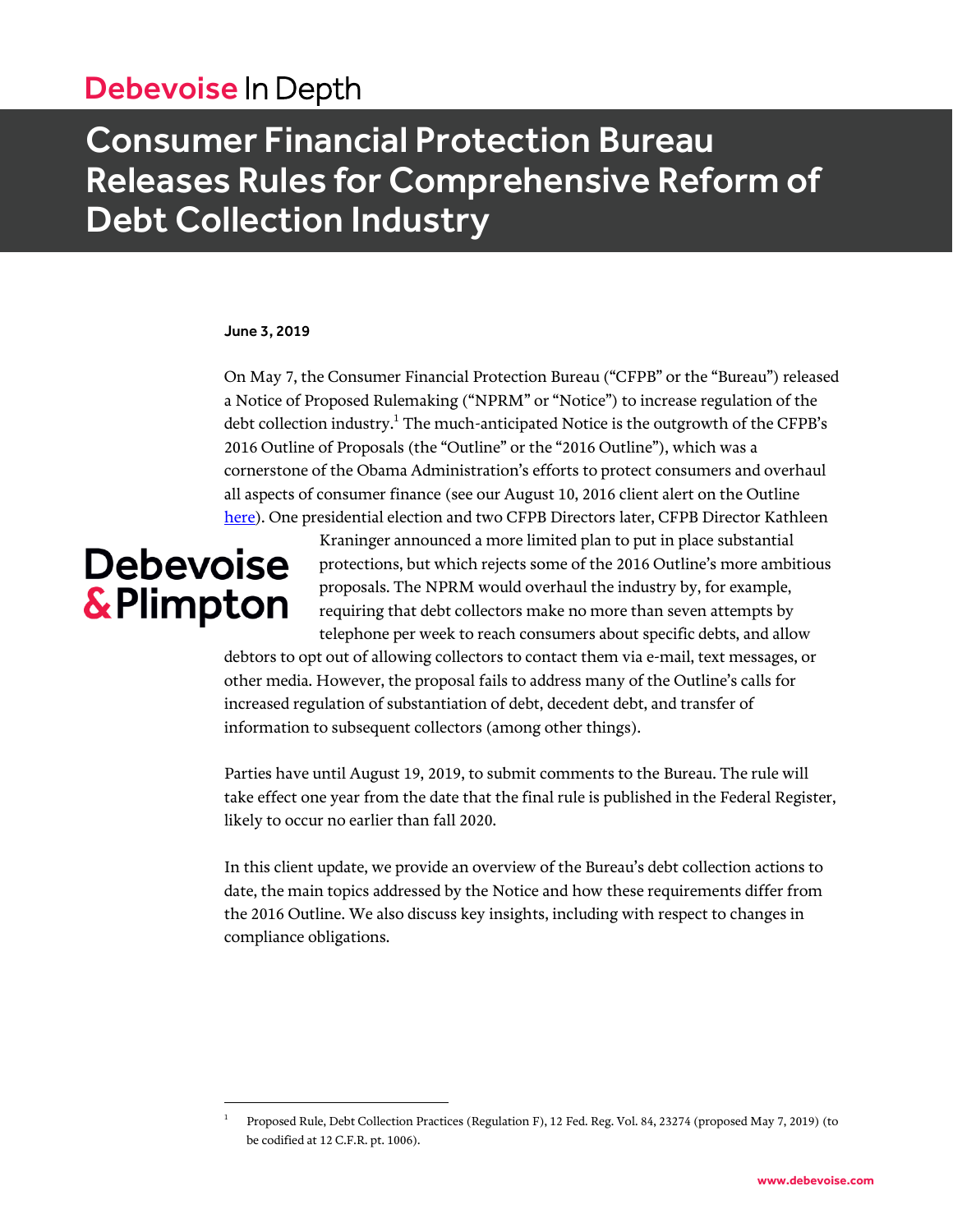The NPRM is the culmination of a six-year-long effort by the CFPB to enact additional rules governing the debt collection industry. In 2013, the Bureau stated that it intended to use its authority under Dodd-Frank and the Fair Debt Collection Practices Act ("FDCPA") to promulgate rules that would cover not only activity by third-party collectors (currently covered by the FDCPA), but also the conduct of first and thirdparty collectors falling under the Bureau's authority to prohibit unfair, deceptive, and abusive acts and practices ("UDAAPs").

In November 2013, the CFPB issued an Advance Notice of Proposed Rulemaking ("ANPR"), announcing that the CFPB intended to closely monitor the debt collection industry's practices to determine whether additional regulation was warranted. In the ANPR, the Bureau requested information on a wide range of debt collection activities to assist it in considering which practices would be suitable for further regulation.

After the ANPR's release, the Bureau received and studied thousands of consumer complaints and began field hearings to consider industry views of the market. The CFPB also conducted a broad industry review on the practices of debt collectors of different sizes for the purpose of better understanding the operational costs of debt collection firms and the potential burdens of implementing any new rules. In connection with the Outline, the CFPB released its report on the nature of the debt collection business, describing the technological and operational systems by which debt collection firms operate. $^2$  In addition, the Bureau brought over 25 debt collection enforcement actions from 2013 to 2016, many of which addressed the same issues that the Bureau raised in its Outline. Then-Director Richard Cordray hoped the new rule would "drastically overhaul the debt collection market."

As discussed, in July 2016, the CFPB released its Outline of proposals to regulate the debt collection industry (see our August 10, 2016 client alert on the Outlin[e here\)](https://www.debevoise.com/~/media/files/insights/publications/2016/08/20160810_consumer_financial_protection_bureau_outlines_plan_for_comprehensive_reform_of_debt_collection_industry.pdf). Four months later, Donald Trump was elected President. Despite President Trump's election, Director Cordray remained at the helm of the CFPB until November 2017, and the Bureau pursued additional debt collection regulation until Cordray's resignation. In January 2017, the CFPB released the results of a survey of consumers, which found that over one in four consumers had felt threatened by debt collectors. Over forty percent of consumers had asked collectors to stop contacting them and, of these consumers, three in four reported that the collectors did not honor their request to cease contact.

 $\overline{a}$ 

<sup>2</sup> CFPB Consumer Response Ann. Rep. Jan. 1 – Dec. 31, 2016 (Mar. 2017).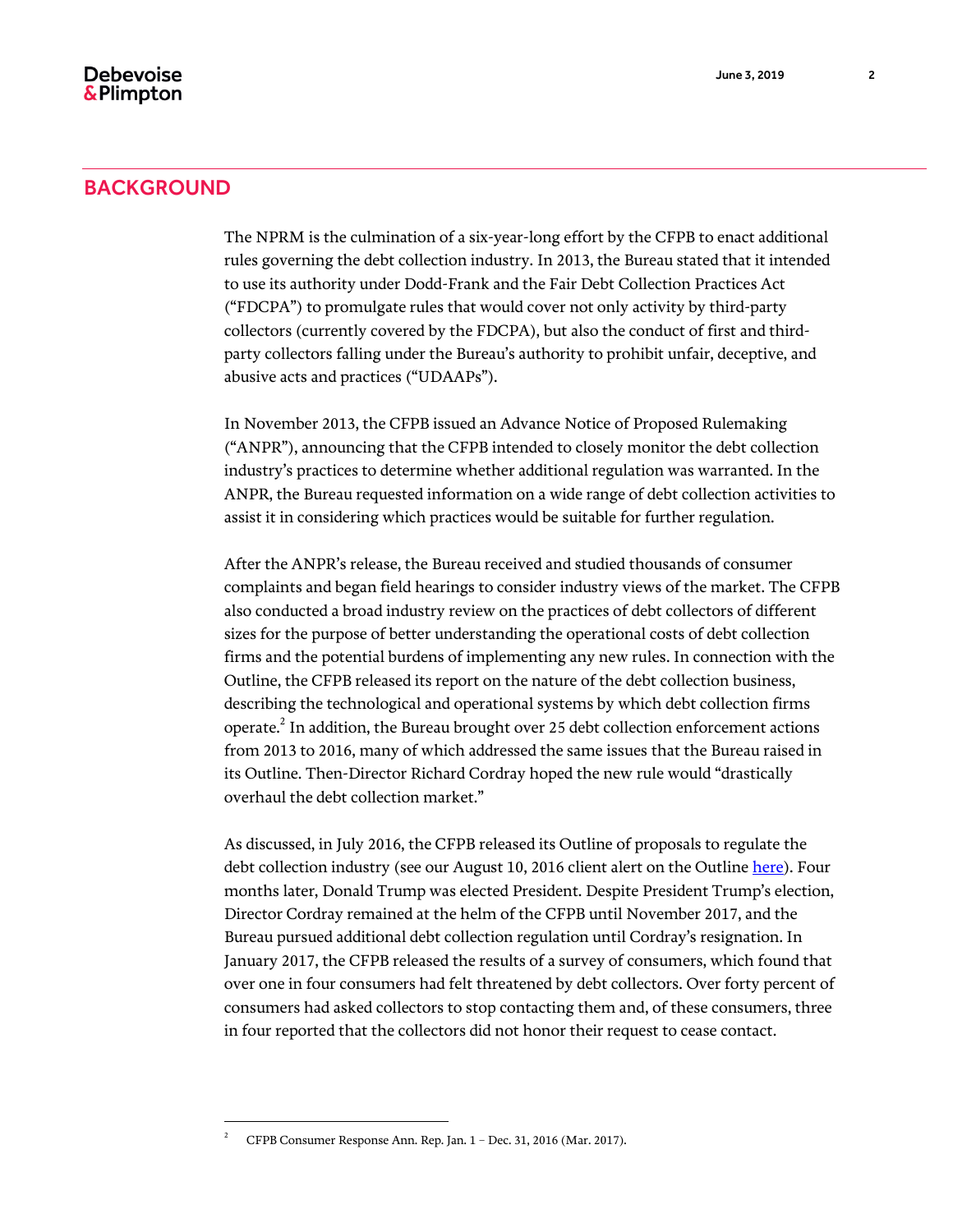$\overline{a}$ 

Meanwhile, more than half of consumers reported that at least one collection effort was mistaken in some way. $^3$ 

In June 2017, Director Cordray announced that the Bureau would proceed with a proposed rule on disclosures and treatment of consumers by debt collectors, $\rm ^4$  a plan that the Bureau echoed in July when it announced that it would issue a proposed debt collection rule later in 2017. In September 2017, some commentators thought that release of the rule was imminent.<sup>5</sup>

However, in November 2017, Richard Cordray stepped down as head of the CFPB, before any proposed rule was issued. Trump appointee Mick Mulvaney became Acting Director of the Bureau.

Acting Director Mulvaney immediately departed from the approach of his predecessor and took numerous steps to rein in the Bureau's actions. $^6$  The number of enforcement actions dropped and rulemaking slowed. However, in October 2018, the Bureau announced that it would issue an NPRM in the spring of 2019.

In December 2018, Kathleen Kraninger became Director of the Bureau. In her first major speech as Director, Kraninger announced that the Bureau's proposed debt collection rules would:

> [P]rotect consumers with clear, bright-line limits on the number of calls they may receive from debt collectors on a weekly basis. We will propose to provide clarity on how collectors may communicate via newer technology such as email or text messages. We will propose that collectors provide consumers with more and better information at the outset of collection to help them identify debts

<sup>3</sup> *See* CFPB Survey Finds Over One-In-Four Consumers Contacted By Debt Collectors Feel Threatened (Jan. 12, 2017), *available at* [https://www.consumerfinance.gov/about-us/newsroom/cfpb-survey-finds-over-one-four](https://www.consumerfinance.gov/about-us/newsroom/cfpb-survey-finds-over-one-four-consumers-contacted-debt-collectors-feel-threatened/)[consumers-contacted-debt-collectors-feel-threatened/.](https://www.consumerfinance.gov/about-us/newsroom/cfpb-survey-finds-over-one-four-consumers-contacted-debt-collectors-feel-threatened/) 

<sup>4</sup> Richard Cordray, Prepared Remarks of CFPB Director Richard Cordray at the Consumer Advisory Board Meeting (June 8, 2019), *available at* [https://www.consumerfinance.gov/about-us/newsroom/prepared-remarks](https://www.consumerfinance.gov/about-us/newsroom/prepared-remarks-cfpb-director-richard-cordray-consumer-advisory-board-meeting-june-2017/)[cfpb-director-richard-cordray-consumer-advisory-board-meeting-june-2017/.](https://www.consumerfinance.gov/about-us/newsroom/prepared-remarks-cfpb-director-richard-cordray-consumer-advisory-board-meeting-june-2017/) 

<sup>5</sup> Alan S. Kaplinsky, Issuance of Part I of CFPB Debt Collection Rule is Imminent (Sept. 5, 2017), *available at* [https://www.consumerfinancemonitor.com/2017/09/05/issuance-of-part-i-of-cfpb-debt-collection-rule-is](https://www.consumerfinancemonitor.com/2017/09/05/issuance-of-part-i-of-cfpb-debt-collection-rule-is-imminent/)[imminent/.](https://www.consumerfinancemonitor.com/2017/09/05/issuance-of-part-i-of-cfpb-debt-collection-rule-is-imminent/) 

<sup>6</sup> Nicholas Confessore, Mick Mulvaney's Master Class in Destroying a Bureaucracy from Within (Apr. 16, 2019), *available at* [https://www.nytimes.com/2019/04/16/magazine/consumer-financial-protection-bureau](https://www.nytimes.com/2019/04/16/magazine/consumer-financial-protection-bureau-trump.html?action=click&module=Top%20Stories&pgtype=Homepage)[trump.html?action=click&module=Top%20Stories&pgtype=Homepage.](https://www.nytimes.com/2019/04/16/magazine/consumer-financial-protection-bureau-trump.html?action=click&module=Top%20Stories&pgtype=Homepage)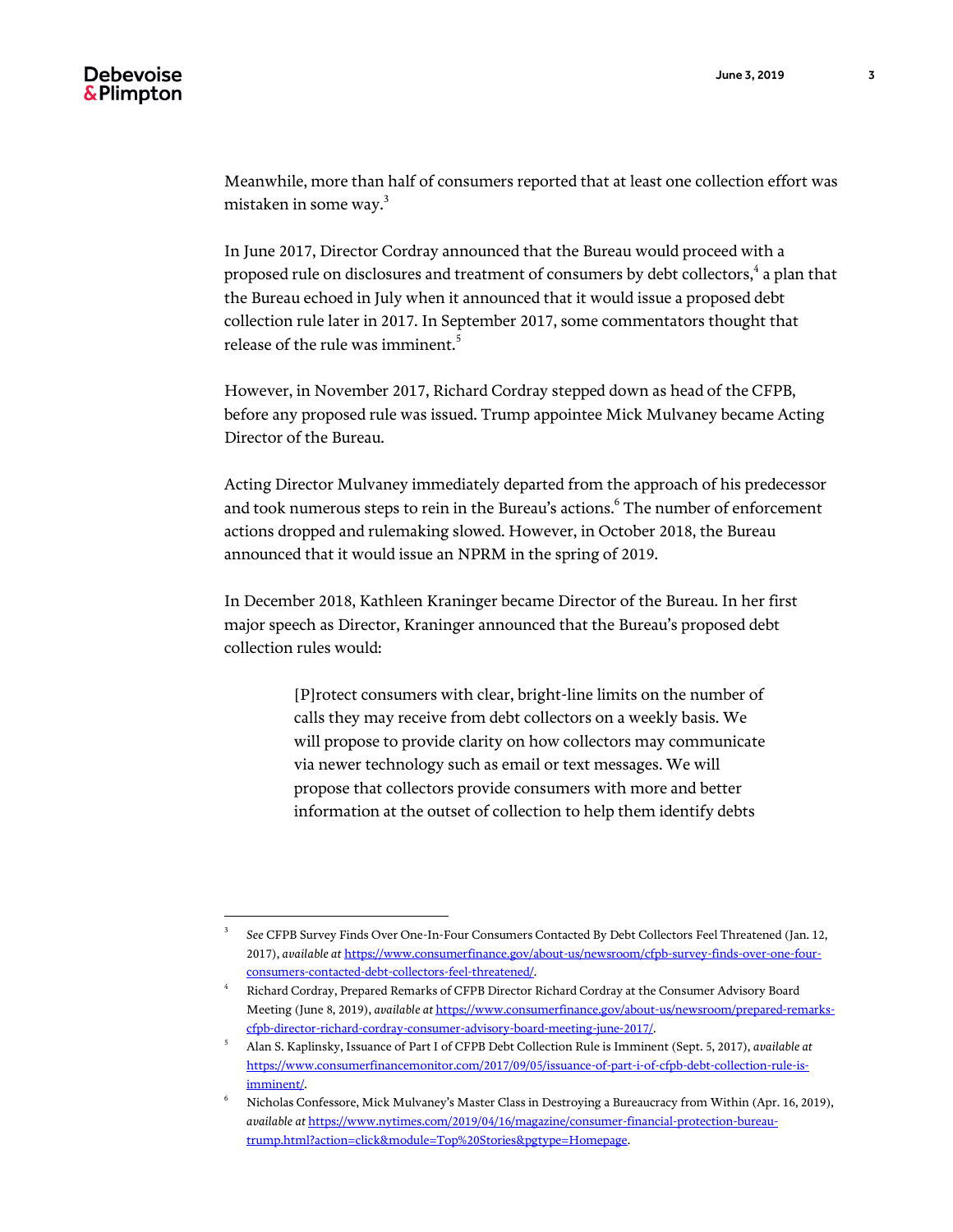and understand their options, including their rights in disputing debts or paying them.<sup>7</sup>

In the time that the Bureau has been considering this rule, a number of states have issued comprehensive debt collection rules. For example, in December 2014, the New York Department of Financial Services ("NYDFS") issued final regulations that bear similarities to the Outline. Similarly, California, $^8$  Colorado, $^9$  Maryland, $^{10}$  and West Virginia $^{11}$  all updated or expanded their debt collection regimes over the last four years. $^{12}$ 

# KEY PROVISIONS AND CHANGES

The CFPB's 2016 Outline covered three main areas of debt collection: (1) collection communication practices; (2) information integrity and substantiation of debts; and (3) other prohibited practices.<sup>13</sup> Below, we discuss some of the NPRM's proposals and how they differ from the Outline.

### Collection Communication Practices

The FDCPA forbids repetitious harassing phone calls, threatening violence, making misrepresentations about the debt, calling certain locations or at times that collectors know are inconvenient, or disclosing the existence of the debts to unauthorized third parties. The NPRM reflects the Bureau's interpretation of these prohibitions, providing additional context on the restrictions on various aspects of collectors' communications with consumers.

 **Frequency.** The NPRM prohibits collectors from calling a borrower more than seven times within a seven-day period. However, no such explicit prohibition exists with respect to text message or e-mail communications. In contrast, the 2016 Outline would have limited collectors' communications (and attempts) to six per

 $\overline{a}$ 

<sup>7</sup> Kathleen L. Kraninger, Speech at the Bipartisan Policy Center by Kathleen L. Kraninger, Director, Consumer Financial Protection Bureau (Apr. 17, 2019), *available at* [https://www.consumerfinance.gov/about](https://www.consumerfinance.gov/about-us/newsroom/kathleen-kraninger-director-consumer-financial-protection-bureau-bipartisan-policy-center-speech/)[us/newsroom/kathleen-kraninger-director-consumer-financial-protection-bureau-bipartisan-policy-center](https://www.consumerfinance.gov/about-us/newsroom/kathleen-kraninger-director-consumer-financial-protection-bureau-bipartisan-policy-center-speech/)[speech/.](https://www.consumerfinance.gov/about-us/newsroom/kathleen-kraninger-director-consumer-financial-protection-bureau-bipartisan-policy-center-speech/)

<sup>8</sup> 2018 Cal. Stat. 93.

<sup>9</sup> 2017 Colo. Sess. Laws 1577.

 $10$  2018 Md. Laws ch. 549.

<sup>&</sup>lt;sup>11</sup> 2015 W. Va. Acts 2, No. 542.

 $12$  Note that California and Maryland updated their laws in 2018, Colorado in 2017, and West Virginia in 2015. In addition, the NRPM allows individual states to enact protections stronger than those put in place by the rule.

 $^{13}$  Additional information relating to the Outline can be found in our prior client updat[e here.](https://www.debevoise.com/~/media/files/insights/publications/2016/08/20160810_consumer_financial_protection_bureau_outlines_plan_for_comprehensive_reform_of_debt_collection_industry.pdf)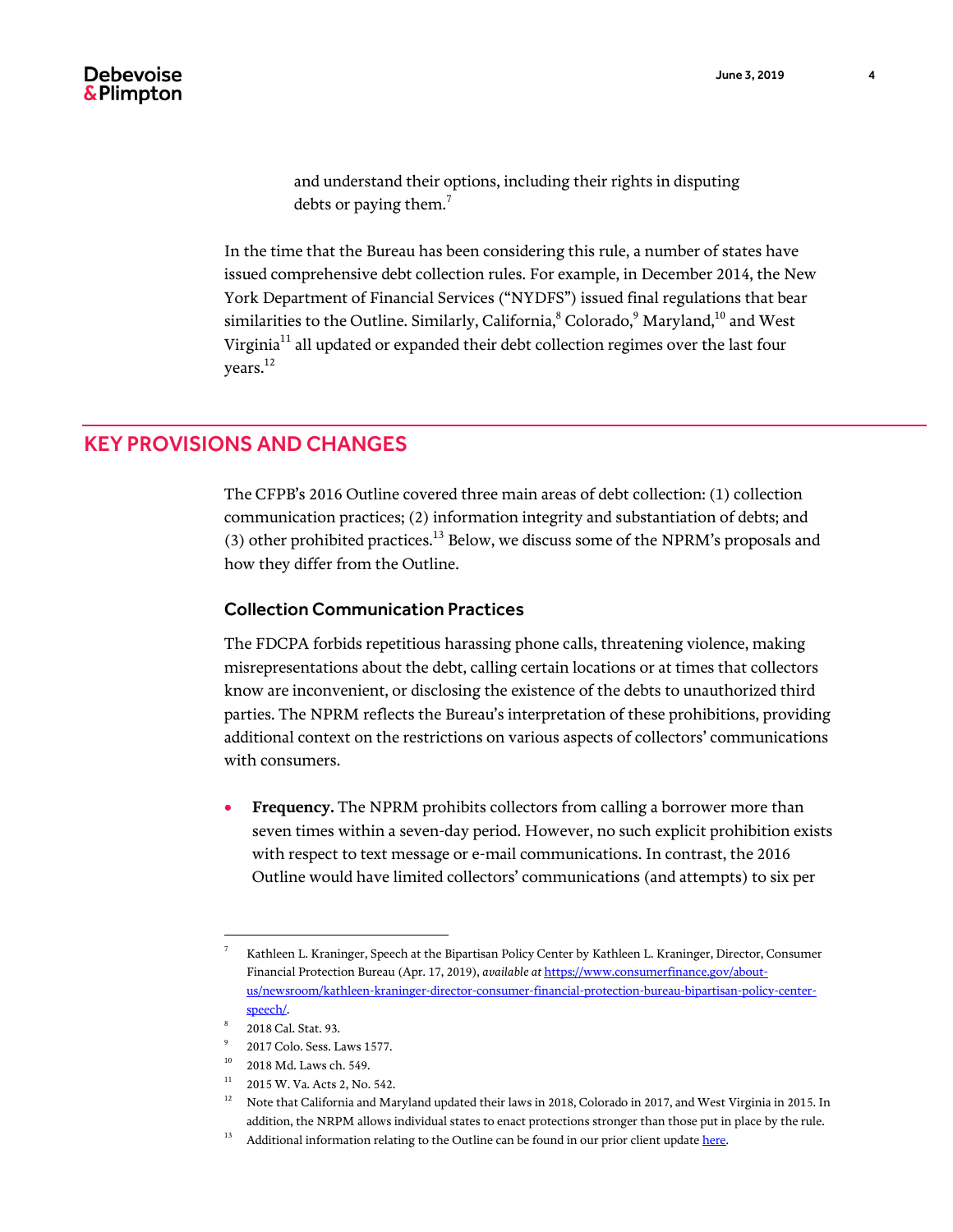week through any point of contact unless the collector had reached the consumer or the consumer's representative.

Under the NPRM, once a collector makes telephone contact with the consumer, the collector cannot call again for seven days. However, this limit is debt specific, so calls regarding one debt do not count toward the limit for calls about a different debt (with exceptions). *Id*. § 1006.14(b)(2).

- **Method and time of collection.** Under the NPRM, if a consumer objects to collection via a certain method or at a certain time (*e.g.*, a particular phone line, during working hours), then the collector must abide by the consumer's wishes. Moreover, the NPRM prohibits collectors from communicating or attempting "to communicate with a consumer in connection with the collection of any debt at the consumer's place of employment, if the debt collector knows or has reason to know that the consumer's employer prohibits the consumer from receiving such communication." *Id*. § 1006.6(b)(3).
- **Content of messages.** The NPRM allows collectors to leave messages, including voicemails, for consumers, but limits the content of such messages to the individual debt collector's name, the consumer's name and a toll-free method by which the consumer can reply to the collection. See *id*. §§ 1006.2(d), (j), 1006.6(d).

#### Validation of Debts, Consumer Disputes, and Disclosures

The 2016 Outline attempted to address concerns that debt collectors often seek to collect debts from the wrong consumer, for the wrong amount, or that are not legally enforceable, as well as concerns regarding the sufficiency of information that consumers currently receive that enable these consumers to easily determine whether the debt claimed is in fact theirs or whether there is some error. To address these concerns, the 2016 Outline included three categories of additional requirements: (1) substantiation of debt prior to collection; (2) transfer of certain information provided by consumers to subsequent collectors; and (3) the FDCPA-mandated validation notice and a Statement of Rights. Only the Outline's requirement that debt collectors disclose "validation information" to consumers prior to or simultaneously with the initial communication—which is already expressly required by the underlying statute—made it into the NPRM. *Id.* § 1006.34(a)(1), (c).

### Other Prohibited Practices

 **Reporting to consumer reporting agencies.** Debt collectors are prohibited from furnishing information to credit reporting agencies unless they have communicated directly with a consumer. *Id*. § 1006.30(a).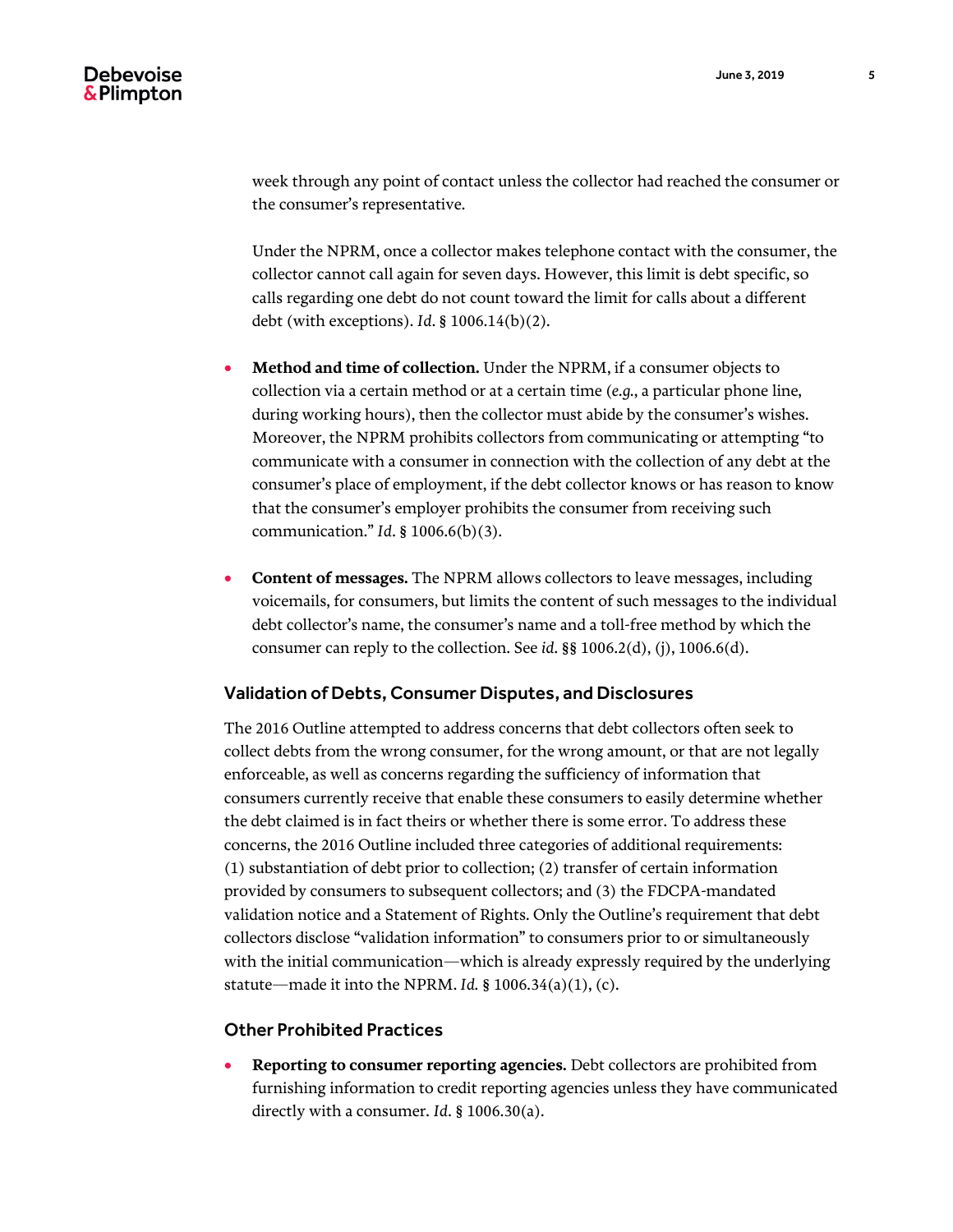**Prohibition on the sale, transfer, or placement of certain debts.** The NPRM prohibits collections when a debt collector knows or should know that the debt has been paid, settled, or discharged in bankruptcy, or that an identity theft report was filed with respect to the debt. *Id*. § 1006.30(b).

### Key Departures from the CFPB's Outline

- **Warning signs regarding information integrity.** The Outline enumerated several proposals to help combat data integrity concerns and to ensure the validity and accuracy of a consumer's debt, such as a requirement for collectors to review "warning signs" that the debt is inaccurate, *e.g.*, missing data, implausible debt, consumer disputes or the inability to obtain underlying documents; if a collector found warning signs, it would be required to obtain additional support for the debt prior to any further collection efforts. No such requirements were included in the NPRM.
- **Transfer of information to subsequent collectors.** The 2016 Outline contained several proposals to enhance the integrity of data throughout the collection stream, such as requiring downstream collectors to obtain and review certain information related to prior collection activity, and requiring collectors to forward certain information received from consumers after a debt has been returned to the debt owner or otherwise sold. Notably, the NPRM does not contain any such similar provisions.
- **Foreign language preferences.** While the Outline proposed requiring the Statement of Rights to conform to language preferences other than English, the NPRM *permits* a disclosure regarding a consumer's ability to request a Spanishlanguage translation of a validation notice, but does not otherwise require collectors to provide foreign-language translations. *Id*. § 1006.34(d)(3)(vi), (e).
- **Decedent debt.** The Outline addressed several interpretive issues that may arise in the context of decedent debt, and proposed creating a 30-day waiting period after the consumer has passed away during which collectors cannot communicate with the decedent's survivors. No such requirement is addressed in the NPRM.

# KEY INSIGHTS

The NPRM is clearly designed to bring major change to the debt collection industry, though it is not as far-reaching as some consumer advocates may have hoped. A few aspects stand out: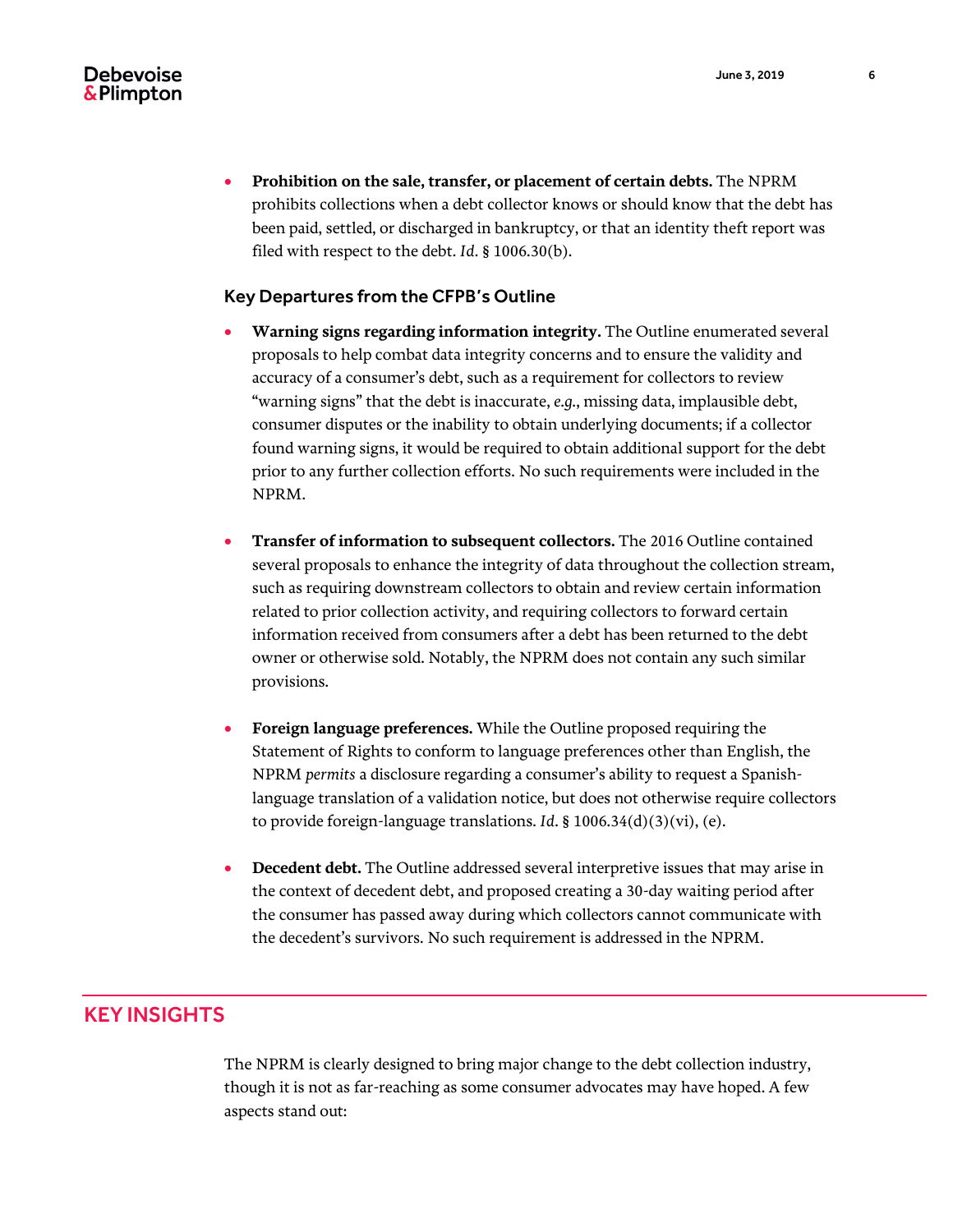The CFPB under Director Kraninger is still reasonably robust—for example, there has been an uptick in enforcement actions. While the NPRM fails to address many of the 2016 Outline's proposals, the NPRM indicates the Bureau's intent to put in place many of them.

The NPRM does not cover the activities of first-party collectors. While it seems unlikely that the Bureau will go forward with its planned first-party collector rule, one could imagine the Bureau applying the NPRM's requirements to first-party collections via enforcement actions by alleging that violation of these requirements is a UDAAP.

Alternatively, after the rule is instituted, the Bureau may reduce the number of enforcement actions in this space as the regulation will help clarify what the Bureau believes is a UDAAP or other violation of law in this market. There have been many complaints (including by former Acting Director Mulvaney) that the CFPB has historically engaged in "regulation by enforcement," particularly in deploying UDAAP allegations. This rule will provide definitive guidance for third-party debt collectors.

## **CONCLUSION**

The NPRM promises to bring significant change to the debt collection industry. While Acting Director Mulvaney and Director Kraninger have been heralded as taking a softer approach than Director Cordray, industry participants should be aware of the multiple changes proposed by the NPRM. The CFPB under Director Kraninger appears to be taking a more aggressive approach towards debt collection, so industry participants should be sure to review and implement these regulations. While the post-Cordray CFPB may be taking a less robust approach, the NPRM demonstrates that the Bureau is still a major player in this area.

\* \* \*

Please do not hesitate to contact us with any questions.